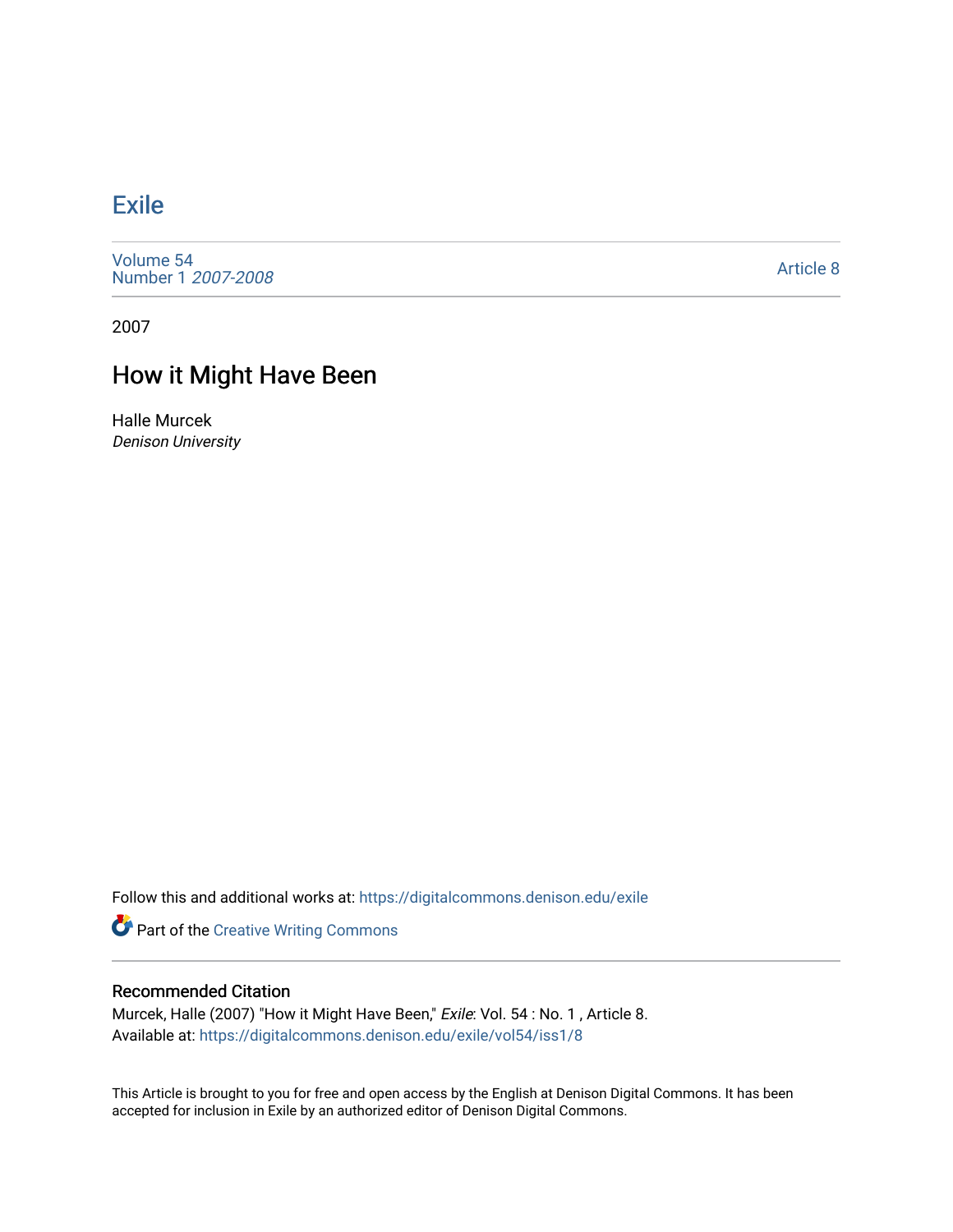## How it Might Have Been

He never proposed. "It just seems like the next step Mard." My mother's name is Mardi. The first time they met he asked if it was short for anything. She said no, but that it meant Tuesday in French. He was impressed. My mother hates it when people fuss over her. She doesn't like notions of tradition or convention. She feels like a mime in an invisible box.

They'd stop by a local antique shop, unplanned, maybe while they were out picking up groceries at Giant Eagle. He knew he'd get discount at an antique shop. His father sold and collected antiques so he knew other's who did in town as well. My father probably had a one in mind, ancient, brassy with an ever-fading luster, worn to the point that the shine was drained from it. My mother would think of her mother and the jewelry she left on the bath towel that covered her dresser; rings with the same cloudy surface as the one she was about to try on her finger. She would think that perhaps the woman who used to own it cleaned as much as her mother did, sponging down dishes, buffing them nearly sterile, scrubbing the grout between the tiles in the bathroom, polishing windows. My mother would finger it with her nail as it sat on the velvet show cloth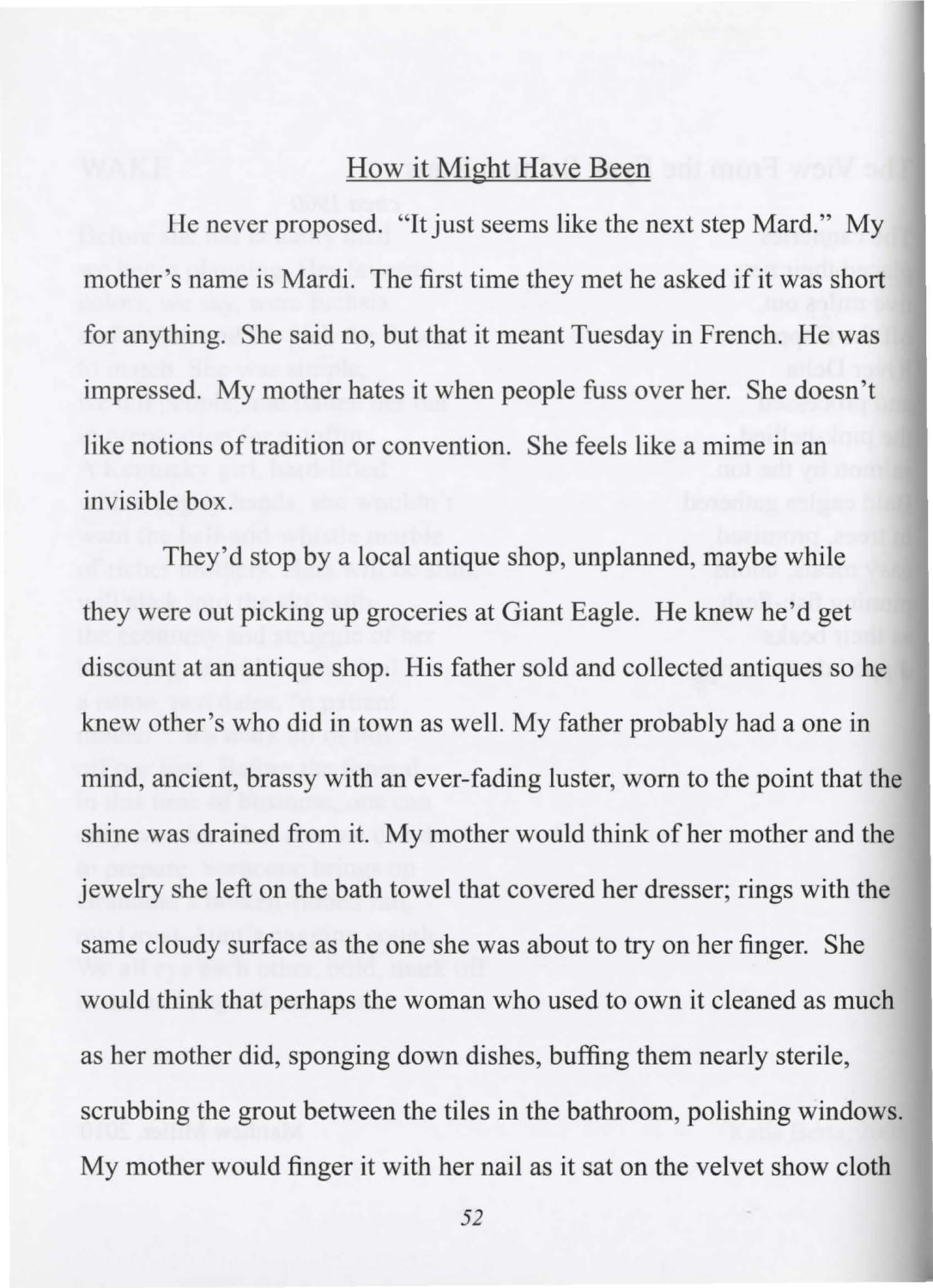barely glinting like a withering star. But she'd be thinking about the ice cream melting in the brown paper grocery bag that sat in the square of sunlight coming through the car window

That is how my father is, likes to spoil the people he cares about. But he doesn't use my mother as his personal display, doesn 't buy her a kitschy ring with metal so burnished it slips around on her finger, topheavy so the stone in the center falls into the space between her finger. He knew he could afford a ring like that but had no interest in buying my mother something she would wear just to make him happy. He knew she preferred store brand shampoo, was content with a scoop of vanilla in a sugar cone and didn't like patterns on her clothing. Though through their years of contact with each other, their collisions would color her black and white world.

Modest but striking to complement my mother's hands, my father would struggle to get the band around her large pre-arthritic knuckle. My mother hated the fingers she inherited. She thought they looked like a primate's, stubby, deep lines like grooves in wood. She would try not to think about them and how misplaced the ring would look. My father would hand over a check to the man behind the scratched glass counter

*53*